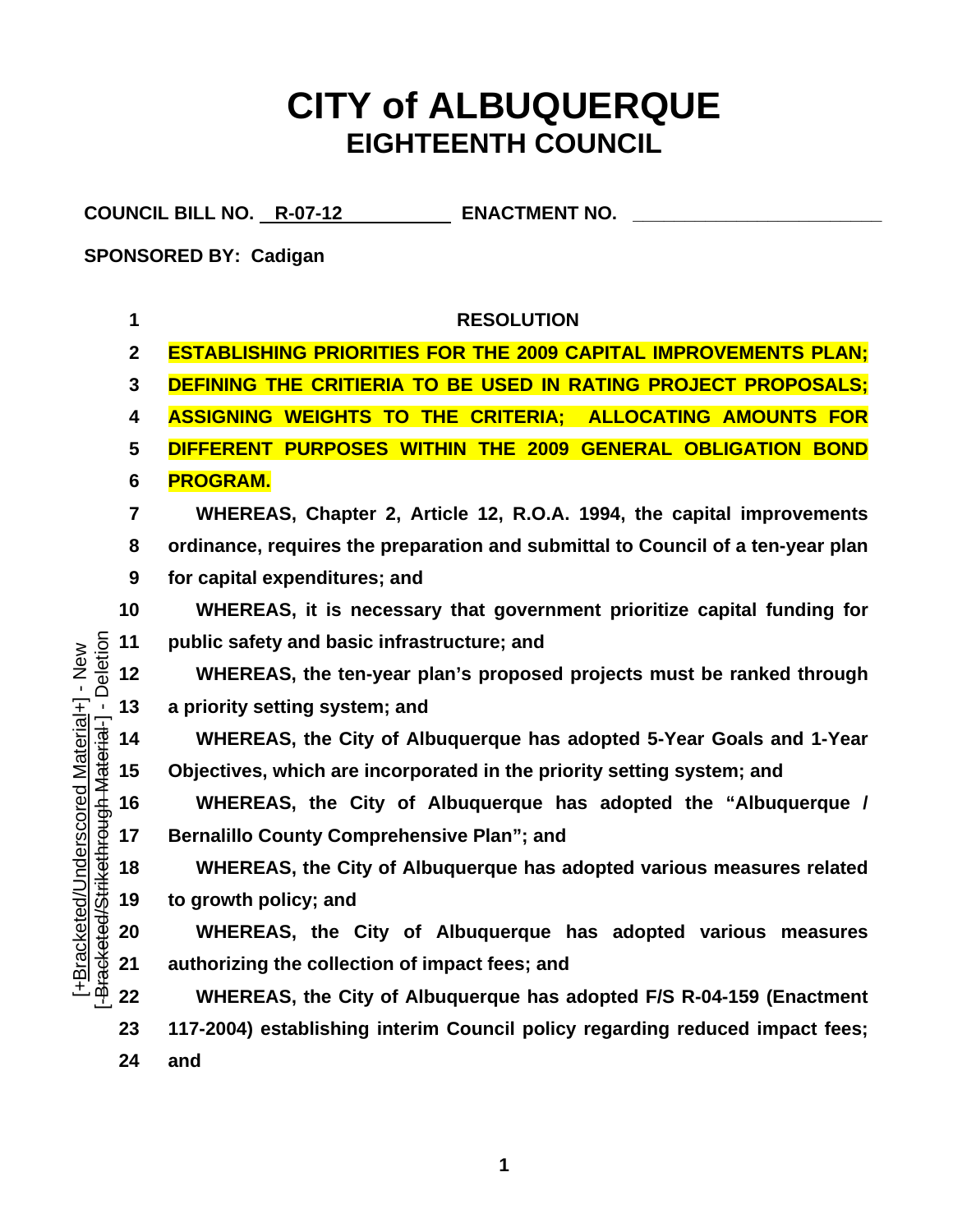**1 2 3 WHEREAS, the City Council may provide policy direction through the development of criteria to be used in ranking and selecting projects for proposal to Council.** 

**4 5 BE IT RESOLVED BY THE COUNCIL, THE GOVERNING BODY OF THE CITY OF ALBUQUERQUE, THAT:** 

**6 7 8 9 Section 1. The amount of the 2009 general obligation bond program is estimated to be \$160,000,000. Of that amount, approximately one percent, \$1,600,000 shall be committed to pay for growth related impact fee reductions established by policy in F/S R-04-159.** 

**10 11 12 13 14 15 16 17 18 19 20 21 Section 2. Policy Statement regarding the 2009 General Obligation Bond Program: Consistent with the CIP ordinance, it is always the policy of the City of Albuquerque that the capital program support the Albuquerque / Bernalillo County Comprehensive Plan, adopted growth policies, and adopted impact fee legislation. For the two-year 2009 general obligation bond program, it shall be the policy of the City of Albuquerque to emphasize infrastructure and facility improvements that support the rehabilitation, deficiency correction and/or development of designated activity centers and corridors. All City User agencies shall review their 2007 – 2016 Decade Plan for capital improvements and give priority to projects that support the implementation of policy outlined in Council Bill R-01-344 (Enactment 172-2001) regarding Centers and Corridors.** 

**Section 3. The 2009 general obligation bond program and decade plan shall be used only to fund and plan for basic infrastructure requirements within the water pressure zones presently served by water "Major Facilities" as defined by the line extension policy contained in Bill R-390 (Enactment 20- 1984) whether served by the Albuquerque-Bernalillo County Water Utility Authority or New Mexico Utilities, Inc.** 

**28 29 30 31 32 Section 4. It shall be the policy of the City of Albuquerque that a goal of approximately 90% of the 2009 general obligation bond program and decade plan shall be for rehabilitation and deficiency correction of existing facilities and systems, except that funds required to pay for growth related impact fee reductions shall not be included in the calculation of the 90% goal.**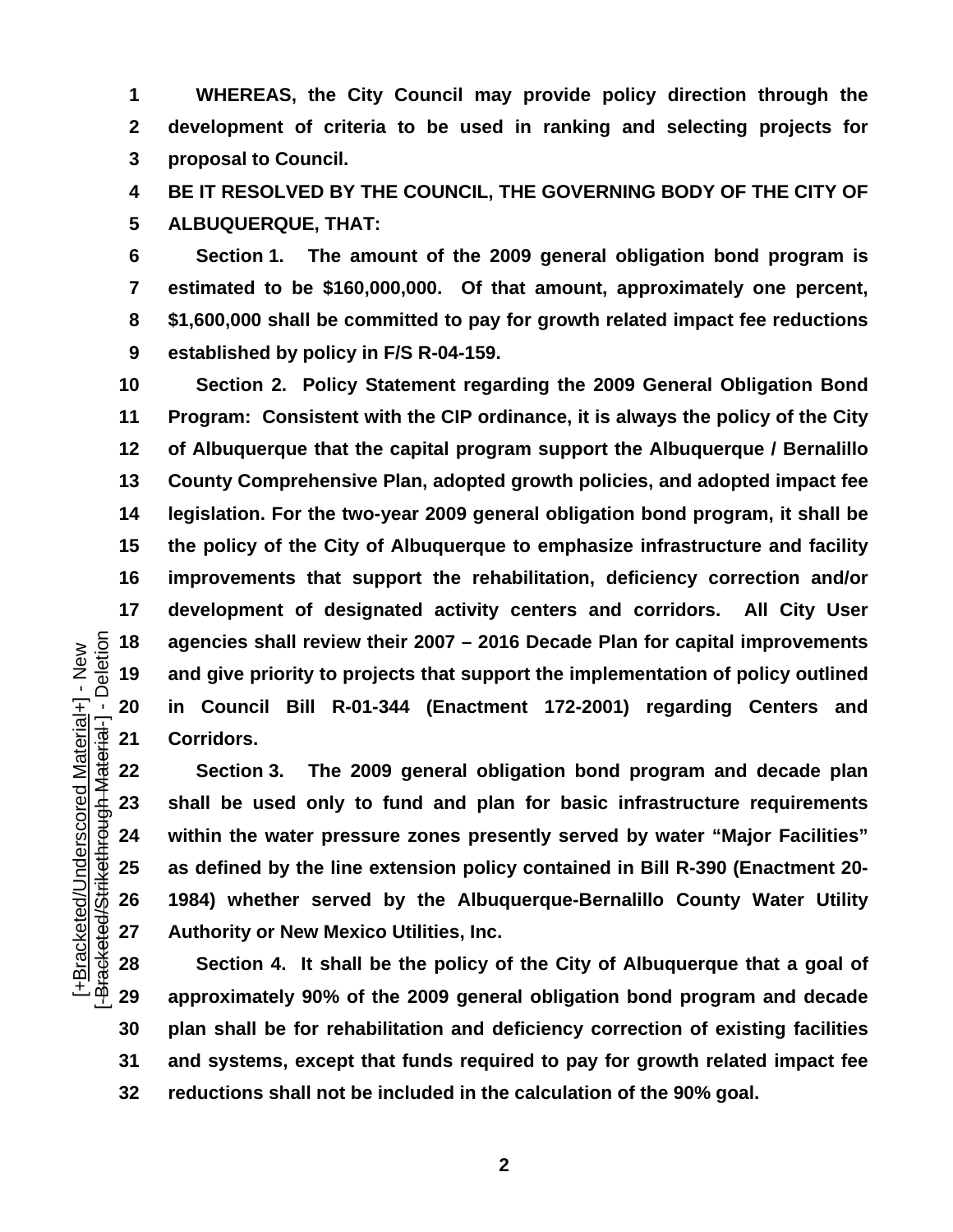|                                                                | 1               | Section 5. The allocation of the \$160,000,000 2009 general obligation                  |
|----------------------------------------------------------------|-----------------|-----------------------------------------------------------------------------------------|
|                                                                | $\mathbf{2}$    | bond program shall be approximately:                                                    |
|                                                                | 3               | 28% to the Streets Division, Department of Municipal Development;<br><b>A.</b>          |
|                                                                | 4               | 9% to the Hydrology (Storm Drainage) Division, Department of<br><b>B.</b>               |
|                                                                | 5               | <b>Municipal Development;</b>                                                           |
|                                                                | $6\phantom{1}6$ | $\mathbf{C}$ .<br>5% to the Park Design & Construction Division, Department of          |
|                                                                | 7               | <b>Municipal Development;</b>                                                           |
|                                                                | 8               | 6% to the Parks & Recreation Department;<br>D.                                          |
|                                                                | 9               | 6% to the Public Safety Departments;<br><u>E. </u>                                      |
|                                                                | 10              | <u>F. </u><br>5% to the Transit Department;                                             |
|                                                                | 11              | 24.13% to all other Community Facilities, including the Cultural<br>G.                  |
|                                                                | 12              | Department; Department of Municipal Development<br><b>Services</b>                      |
|                                                                | 13              | (Facilities, Energy, Security & Parking Divisions); Environmental                       |
|                                                                | 14              | <b>Health Department; Family and Community Services Department;</b>                     |
|                                                                | 15              | <b>Department of Finance and Administrative Services (ISD Division,)</b>                |
|                                                                | 16              | <b>Planning Department; and the Department of Senior Affairs;</b>                       |
|                                                                | 17              | F.<br>5.63% or a minimum of \$9,000,000 to the Council-Neighborhood Set-                |
| - Deletion<br>Material+] - New                                 | 18              | Aside Program, such projects to be identified for inclusion in the                      |
|                                                                | 19              | general obligation bond program by the district Councilor, subject                      |
|                                                                | 20              | only to the approval of the full Council. These projects shall further                  |
|                                                                | 21              | the adopted City policies as expressed in this legislation.                             |
|                                                                | 22              | 6.25% or a minimum of \$10,000,000 to the Affordable Housing<br>G.                      |
|                                                                | 23              | component of the Workforce Housing Act.                                                 |
|                                                                | 24              | <b>3% for Energy Conservation</b><br><u>H.</u>                                          |
|                                                                | 25              | 1% for growth related Impact Fee reductions.                                            |
|                                                                | 26              | 1% of each bond purpose for art in public places<br>J.                                  |
| -Bracketed/Strikethrough-Material-]<br>[+Bracketed/Underscored | 27              | Section 6.<br>The goals for vehicle set-aside funding shall be:                         |
|                                                                | 28              | the<br>6.0% allocated to the Public<br><b>Of</b><br><b>Safety</b><br>Departments,<br>А. |
|                                                                | 29              | approximately \$3,000,000 shall be set-aside for replacement of marked                  |
|                                                                | 30              | police vehicles.                                                                        |
|                                                                | 31              | Of the 5.0% allocated to the Park Design & Construction Division of<br>В.               |
|                                                                | 32              | the Department of Municipal Development approximately \$500,000 shall be                |
|                                                                | 33              | set-aside for replacement of vehicles and construction equipment.                       |

**3**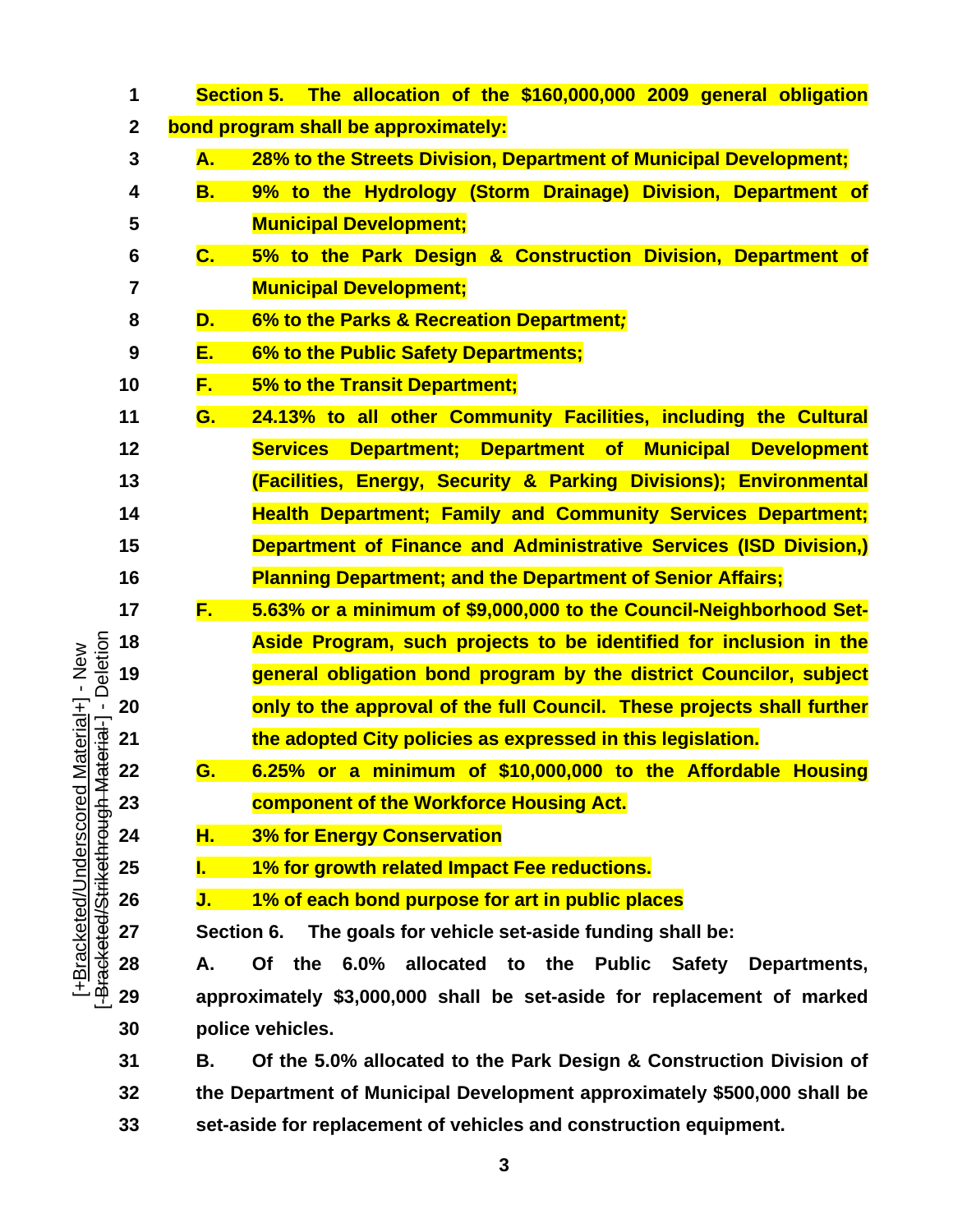**1 2 3 4 C. Of the 6.0% allocated to the Parks & Recreation Department approximately \$1,000,000 shall be set-aside for replacement of park management division maintenance equipment and vehicles, and for open space division vehicles and construction/maintenance equipment.** 

**5 6 7 8 9 10 All vehicle set-aside funds shall be managed by the Fleet Management division of the Department of Finance and Administrative Services. In all cases, these funds shall be expended, to the extent possible, to replace equipment and vehicles that have reached the end of their useful life and purchase shall be requested though Fleet Management division in accordance with Administrative Instruction 4-3 Vehicle Acquisition Policy and Procedures.** 

**11 Section 7. The criteria attached hereto are derived from the legislation 12 and policy cited in this resolution and shall be incorporated by reference in 13 this resolution and used by city departments to determine which projects to 14 propose for funding. The criteria shall be used by the Mayor to evaluate and 15 select projects for submittal to the City Council in the 2009 general obligation 16 bond program and decade plan for capital improvements.** 

**17 Section 8. As part of the Capital Improvement Program planning process, 18 the Administration shall categorize all projects in the Mayor's proposed 19 decade plan as growth, rehabilitation, deficiency, mandate or improvements, 20 defined as follows:** 

- **21 A. Growth: New facilities, component additions, or system upgrades 22 that provide service or capacity for new customers (i.e. customers 23 not currently using the system;) or that restore needed reserves 24 previously used to support new users;**
- **25 B. Rehabilitation: Projects that extend the service life of an existing 26 facility or system, or that restore original performance or capacity by 27 rehabilitating or replacing system components:**

**28 C. Deficiency: Projects that correct inadequate service, provide system 29 backup capability, or minimize downtime or loss of service ability.** 

**30 D. Improvements: Projects that enhance the efficiency or customer 31 satisfaction of an existing system that are not covered in the above 32 categories, including costs to conduct special studies directly 33 related to the implementation of the capital program.** 

gh Material-] - Deletion Deletion [+Bracketed/Underscored Material+] - New +Bracketed/Underscored Material+] - New Bracketed/Strikethrough Material -[-Bracketed/Strikethrou